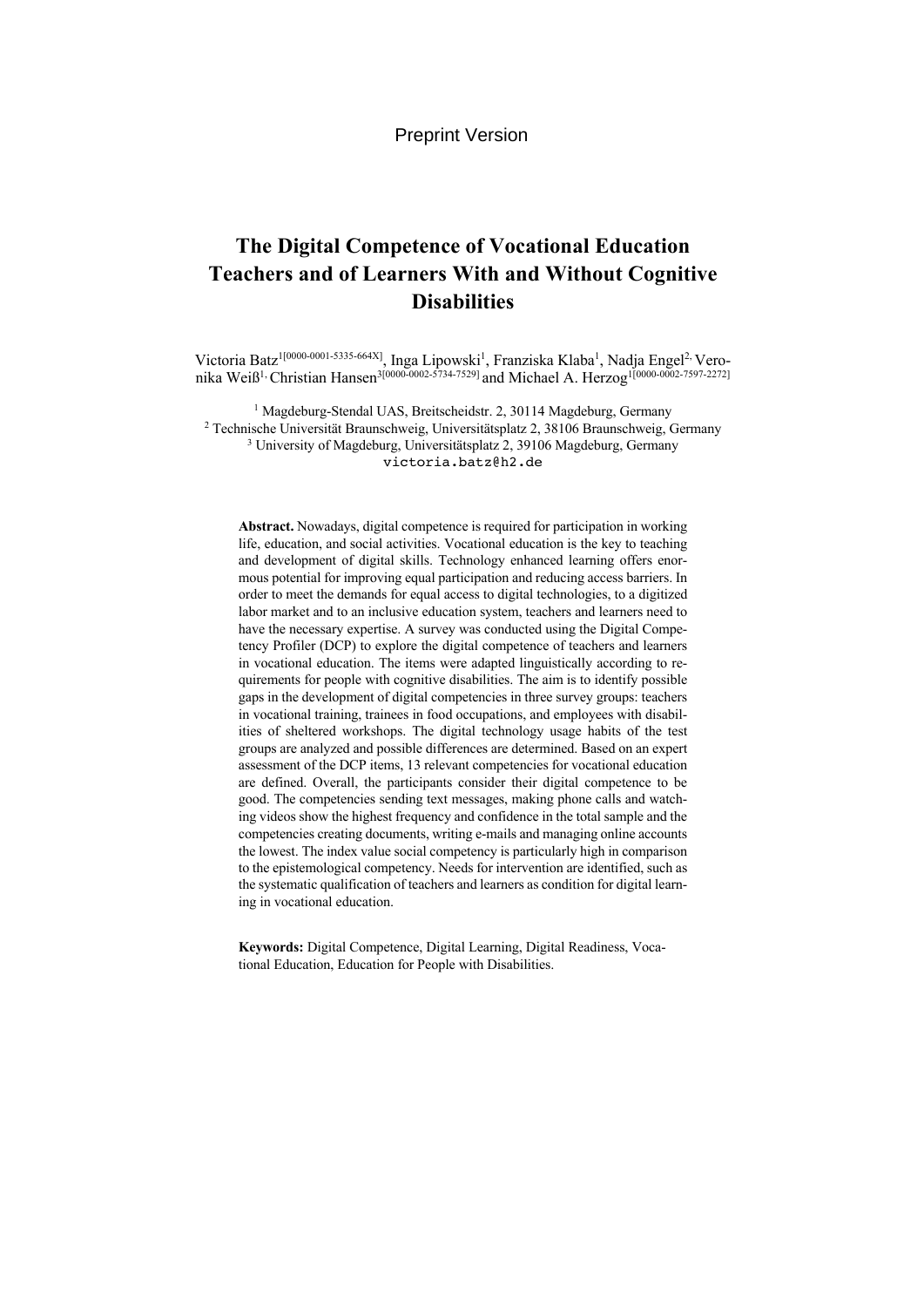# **1 Introduction**

Technologies are developing rapidly and have become an integral part of our everyday lives. They are leading to a change in activities and competence requirements in professional practice [1]. For example, processes and responsibilities in food professions are becoming increasingly digitalized (e.g. ordering goods, logistics, and service). In 2016, the German Standing Conference of the Ministers of Education and Cultural Affairs presented a strategy entitled "Education in the Digital World" for the education and vocational training sectors [2]. Pedagogical concepts, the adaptation of curricula, and the reorganization of teacher training are now to be implemented independently by schools and vocational schools. Based on this strategy, the German government adopted the DigitalPakt Schule (literally: Digital Pact School) in 2019 with the aims of improving digital equipment in schools and teaching digital skills in educational institutions [3]. Reasons for the limited use of digital media in vocational training are: outdated devices or a lack of equipment, technical problems, data privacy, and labor law [4]. Education staff need to have adequate skills for dealing with digital technologies, as well as further training [4]. The increased time needed to become qualified, the transition to digital teaching methods, and the use of appropriate media represent further challenges [5]. Data from Eurostat, the European Union's statistical office, show a lack of digital literacy in terms of computer and internet skills among older people, the unemployed, and the low educated [6]. Even the test results of so-called digital natives [7] are not particularly high in an international comparison of digital competence [8].

Digital competence is an important prerequisite for the shift from analog to digital teaching and learning methods. The European Digital Competence Framework for Citizens (DigComp) was developed as a response to questions about the meaning of digital competence and what kind of skills and acquirements are involved [8]. Ferrari et al. [8] identifies digital competence as a "set of knowledge, skills, attitudes [...] that are required when using ICT and digital media to perform tasks, solve problems, communicate, manage information, collaborate, create and share content, and build knowledge effectively, efficiently, appropriately, critically, creatively, autonomously, flexibly, ethically, reflectively for work, leisure, participation, learning, socializing, consuming, and empowerment." Digital technologies offer different modes of presentation for faster and vivid understanding; enable the active, location-, and time-independent processing of learning content; and promote collaboration and communication in teams [9]. This gives them enormous potential for improving inclusion, equal opportunities, and participation. Barriers can be reduced and opportunities for participation in work life can be increased, especially for disadvantaged groups [10]. Despite the call in Article 9 of the UN Convention on the Rights of Persons with Disabilities (CRPD) for equal access to information and communication technologies and systems, media used by people with disabilities are rarely considered in research [15]. The competent use of digital media, however, is an essential requirement for participation in social and professional life [3]. Digital inequality between social groups regarding the use of technologies contributes to significant advantages and disadvantages in private and professional contexts [11]. Learners with and without cognitive disabilities can benefit from the use of digital teaching methods and assistant technologies. In order to meet the demands for adapting

2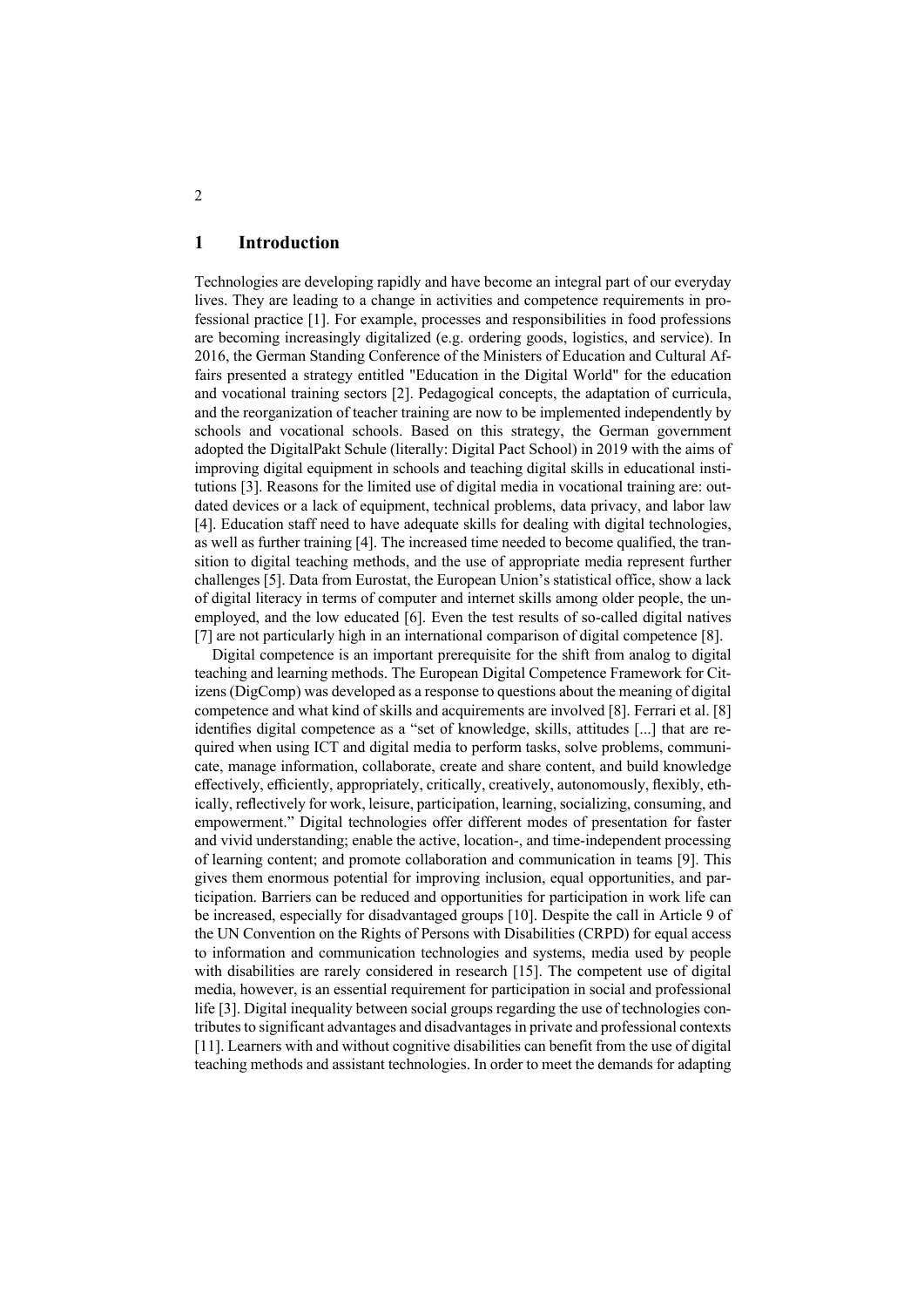the education system to the digitized labor market and for creating an inclusive education system, teachers and learners need to have the necessary expertise.

The aim of the present study is to investigate which digital competence skills are required and how these differ in the three groups of respondents: teachers, trainees, and employees of sheltered workshops. The study is based on a sample of teachers and learners in vocational education and training settings. For this purpose, digital competence is assessed using the Digital Competency Profiler (DCP). The online questionnaire is linguistically adapted to the needs of people with cognitive disabilities for a better understanding in that specific target group. In an additional survey, 12 experts evaluate the DCP items in terms of their relevance for the digital competence of teachers and learners in the vocational education field.

# **2 Literature review**

## **2.1 Test procedures**

In order to exploit the potential of digital tools in vocational education and to promote inclusion in the sense of the CRPD, it is necessary to take stock of the learners' existing digital competencies. Only by taking the status quo into account suitable learning tools can be developed. For this reason, an evaluation method was investigated to use in the present study by consulting reviews that refer to existing test procedures [8]; [12]; [13]. After considering their currentness, relevance and scientific characteristics, 20 test procedures were selected for the analysis. To reduce the number, all test procedures were excluded that (1) only address children under 14 years (e.g. Medien-Profis-Test) [13]; (2) address a specific target group (e.g. DigCompEdu for teachers) [14]; (3) are associated with high costs or a high preparation effort, which applies especially to certificates (e.g. ICDL Foundation). Out of the 20 test procedures, 16 were excluded: Medien-Profis-Test, DigCompEdu, IKANOS BAIT, ICDL, IC3, ACTIC, IKANOS Self-Assessment Test, CRISS System, Guagalfino self-assessment tool, Skillage, Digital Competence in the Europass CV, Pathway for employ, NAEP, MediaLitKit, iDCA, Iskills. The following procedures were selected: TILT (technological and informational literacy test) [25], DCP (Digital Competency Profiler) [17], MyDigiSkills [26], DCC (DigCompCheck) [27].

A second analysis was carried out to make a well-founded decision in favor of one of the four test procedures. For this purpose, criteria were established that were composed of the researchers' and target groups' needs, focusing on finding a test procedure with scientific standards for valid statements. Therefore, the test procedures were evaluated on the basis of the criteria *test quality (reliability, validity, objectivity)* according to Moosbrugger and Kelava [16] and *multidimensional acquisition* of digital competence. According to Ferrari [8], digital competence is composed of seven dimensions: information management; collaboration; communication; creation of content; ethics and responsibilities; evaluation and problem solving; technical operation. In addition, a *multilevel assessment* of digital competence is advantageous for the evaluation in order to enable coverage from multiple perspectives. For a valid result, the *orientation towards a framework* as well as the *empirical verification* of the test procedure are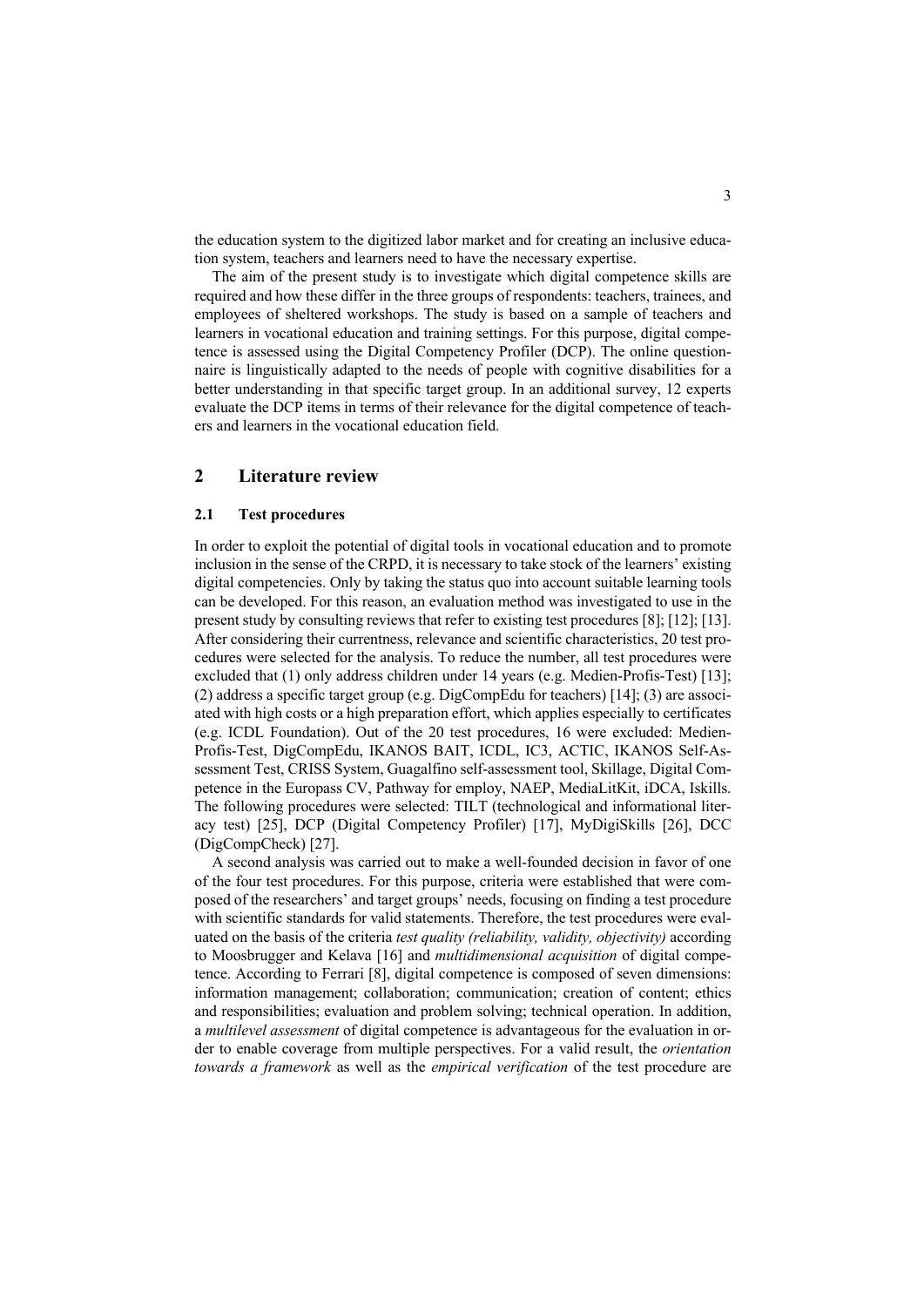important. Another focus is the economy of the test procedure, i.e. the conservation material resources. For this purpose, the criteria of *digital availability* and the existence of an automatically *generated evaluation profile* were included. Further criteria were created considering the needs of the target group. Accordingly, the criterion consideration of the *vocational training context* was developed. With regard to people with cognitive disabilities *reasonable processing time* (about 20 minutes, based on experience of testing mentally disabled people) and *low barrier*s (e.g. simple wording, graphical presentation) are important. In order to adapt the test procedure precisely to the needs of the target group, the criterion *possibility of customization* of items was included.

In Table 1 the criteria mentioned serve to compare the selected test procedures in the form of a three-stage assessment. The graphical representation shows whether a test procedure fulfills, partially fulfills, or does not fulfill the respective criterion. Thus justifies the choice of the DCP for the present study. The DCP is characterized by digital availability as well as automatic generation of an individual competency profile [17]. Moreover, the DCP captures digital competence at two levels: via confidence of use and frequency of use in terms of the criterion of multilevel measurement of digital competence. The DCP has been empirically tested: Blayone et al. [1] were able to confirm the differentiation ability of the procedure. In contrast, the test quality has not yet been fully verified. Like the other test procedures, the DCP does not cover all of Ferrari's [8] seven dimensions. However, five of the criteria are considered (technical operation, communication, collaboration, informational management, evaluation and problem solving), which is rated as sufficient. In the area of participant needs, the DCP is convincing. The formulation of the items and the processing time can be classified as acceptable. The DCP enables further revision due to increasing international dissemination of the DCP, which led to the customization and translation of the online questionnaire for additional application contexts. This revision is particularly necessary because neither the DCP nor any of the other test procedures is barrier-free (independently applicable for people with disabilities).

|                    |                                                                                                      | TILT | DCP | MyDigi<br><b>Skills</b> | DCC |
|--------------------|------------------------------------------------------------------------------------------------------|------|-----|-------------------------|-----|
|                    | Test quality (reliability, validity, objectivity)                                                    |      |     |                         |     |
|                    | Digital availability                                                                                 |      |     |                         |     |
|                    | Multidimensional acquisition*                                                                        |      |     |                         |     |
| Researcher<br>need | Multilevel assessment **                                                                             |      |     |                         |     |
|                    | Generated evaluation profile                                                                         |      |     |                         |     |
|                    | Orientation towards a framework                                                                      |      |     |                         |     |
|                    | Empirical verification                                                                               |      |     |                         |     |
|                    | Reasonable processing time                                                                           |      |     |                         |     |
| Participant        | Possibility of customization                                                                         |      |     |                         |     |
| need               | Low barriers                                                                                         |      |     |                         |     |
|                    | Vocational training context                                                                          |      |     |                         |     |
| <b>Assessment:</b> | criterion fulfilled ●<br>criterion partially fulfilled $\bigcap$<br>criterion not fulfilled $\Omega$ |      |     |                         |     |

**Table 1.** Secondary analysis for the test procedures TILT, DCP, MyDigiSkills and DCC.

*Notes: \*according to Ferrari's seven dimensions [8]; \*\*refers to the methodology of the item formation*

4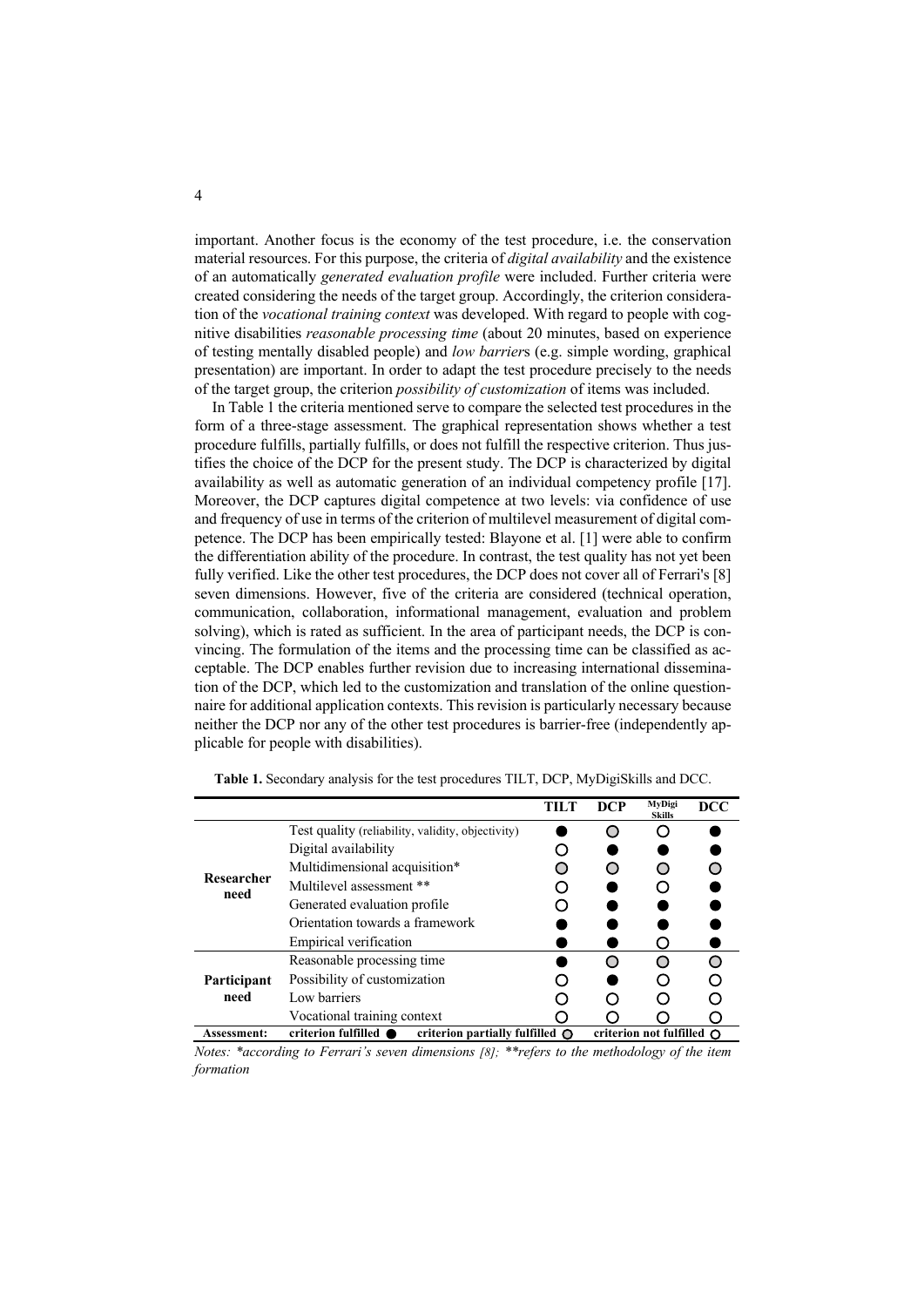Likewise, the context of vocational training is not considered in any of the test procedures. In summary, the DCP is an economical test procedure that conserves time, financial and material resources. The presentation of the results in a personal profile allows quick evaluation and interpretation. The division into four dimensions (technical, social, informational and epistemological competency) and the comparison with relevant groups demonstrably enables a differentiated assessment of digital competence.

## **2.2 Digital Competence Profiler**

The Digital Competency Profiler (DCP) is an online tool for the self-assessment of digital competence. It was developed at the Educational Informatics Lab (EILab) of the University of Ontario for the purpose of assessing the digital competencies of students and teachers to evaluate their readiness for fully online learning [1]. The assessment can be used to identify possible gaps in the development of digital skills to derive necessary steps for digital education and to determine whether groups of people are underrepresented in the area of digital competence [17]. The DCP is based on the General Technology Competency and Use (GTCU) Framework [18]; [19]. As shown in Figure 1, this framework draws on the IEEE definition of computer hardware "physical equipment used to process, store, or transmit computer programs or data" to define three orders of digital competency [20]. Briefly summarized, the epistemological order ("process") describes the application of computers and programs for efficient problem solving; the informational order ("store") summarizes the search for, interaction with and application of information; and the social order ("transmit") covers technology-based communication and collaboration [18]. Finally, a fourth dimension was added in the form of the technical order of competency, a prerequisite for successfully operating computer hardware and software [18].



**Fig. 1.** "Four Orders of Competency" based on IEEE Definition of Computer Hardware [21].

In the DCP, each order of competency is surveyed with activity items (technical: 5 items, all other areas of competency: 7 items). Each item describes an activity (e.g. "To communicate with others using audio") and gives well-known application examples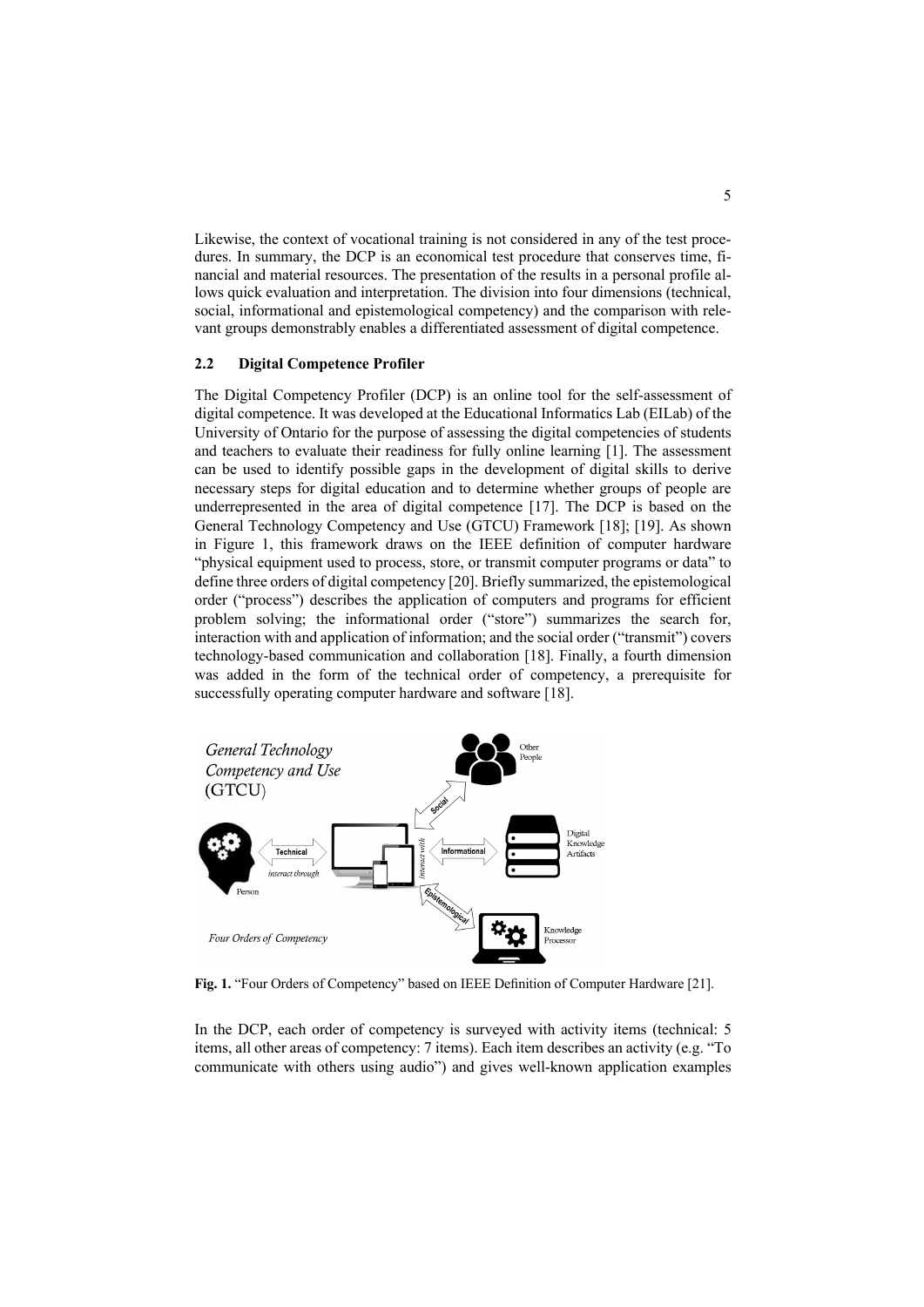(e.g. Skype) to support understanding. Participants then specify how often they perform this activity (5-point Likert scale from "never" to "daily"), how confident they feel while performing it (5-point Likert scale from "do not know how to use" to "very confident, can teach others how to use"), and which device they most often use (computer, mobile device, or another device). At the end of the survey, an individual competence profile is displayed as an aster plot for the user.

# **3 Method**

#### **3.1 Revision**

The assessment by the multi-professional expert team (psychologist, designer, pedagogue, trainer) revealed that many DCP items are not understandable for the specific target group. The aim was to adapt the questionnaire to make it understandable for people with cognitive impairments and with different levels of knowledge of the technical terms. Therefore, each of the 26 items was reviewed by the team and adapted to ensure understandable language without changing the content of the item (see Table 2).

| Table 2. Overview of the 26 DCP items in the adapted version in understandable language. |  |
|------------------------------------------------------------------------------------------|--|
|                                                                                          |  |

| Label                                 | <b>Adapted</b> item                                                                                                                                                                                          |
|---------------------------------------|--------------------------------------------------------------------------------------------------------------------------------------------------------------------------------------------------------------|
| Q1: Creating documents                | I create or edit electronic documents. I write texts on the computer, e.g. letters, stories, tables or slides.                                                                                               |
| Q2: Creating audio recordings         | I create or edit audio recordings. I record or modify voice messages e.g                                                                                                                                     |
| <b>O3: Creating photos and videos</b> | I take photos or videos. E.g. with my smartphone or my digital camera. Partly I also edit media.                                                                                                             |
| <b>O4: Managing online accounts</b>   | I manage my accounts online. I have created an account on the internet on my own, e.g. for e-mail. Ama-<br>zon, Netflix or Spotify, and I can change my settings there.                                      |
| Q5: Operating devices                 | I can operate other devices with my smartphone or computer. I can use my smartphone e.g. to turn the<br>lights or TV on and off, raise and lower the blinds, operate the music system or adjust the heating. |
| Q6: Sending text messages             | I write text messages with my smartphone or computer. E.g. via Whatsapp, Telegram or SMS.                                                                                                                    |
| Q7: Making phone calls                | I talk on the phone with others. For this I use e.g. my mobile phone, Whatsapp or Telegram.                                                                                                                  |
| Q8: Making video calls                | I use videophony. E.g. via Skype, Zoom, Facetime or Whatsapp.                                                                                                                                                |
| <b>O9: Writing e-mails</b>            | I write e-mails.                                                                                                                                                                                             |
| Q10: Using social media               | I use social networks (social media). I am on Facebook, Instagram, Snapchat, TikTok or Twitter e.g                                                                                                           |
| Q11: Sharing documents                | I share documents or work with others on shared documents. I upload texts for friends or colleagues, e.g.<br>via Google Drive, Nextcloud or Dropbox.                                                         |
| Q12: Publishing content               | I share my pictures, videos or texts on the internet. I upload my photos to Facebook e.g                                                                                                                     |
| Q13: Using digital maps               | I use digital maps or GPS. I search for my way with my mobile phone or my navigation system e.g                                                                                                              |
| <b>O14: Reading articles</b>          | I search and read news or articles on the internet. E.g. about sports, movies, fashion or science.                                                                                                           |
| <b>O15: Watching videos</b>           | I search and watch videos on the internet. E.g. via YouTube, Vimeo or TikTok.                                                                                                                                |
| <b>O16: Streaming movies</b>          | I search, download or stream movies on the internet. I watch movies on Netflix, Amazon, or Sky e.g                                                                                                           |
| Q17: Streaming music                  | I search, download or stream music on the internet. I listen to music via Spotify, iTunes or Youtube e.g                                                                                                     |
| Q18: Streaming (audio) books          | I search, download, or stream books or audiobooks on the internet. I read books or listen to stories via Au-<br>dible or Spotify e.g                                                                         |
| Q19: Managing aggregator              | I use an aggregator to collect and organize digital media content (e.g. movies, music, news). An aggregator<br>can be Twitter or an RSS feed.                                                                |
| Q20: Managing calendar                | I enter my appointments in a calendar or share them with others. I use the calendar on my phone (Google<br>Calendar, Microsoft Outlook or iCal).                                                             |
| Q21: Creating graphics                | I create graphical representations of relationships, processes and structures. I make an overview of my<br>thoughts on the computer with a mind map e.g                                                      |
| Q22: Creating plans                   | I create and use plans. E.g. on the computer with planning software for course preparation or for room and<br>architectural planning.                                                                        |
| Q23: Sorting data sets                | I create and fill tables for sorting large amounts of data. Data sets are many numbers and names that can be<br>sorted by categories e.g                                                                     |
| Q24: Creating diagrams                | I create diagrams. Diagrams are charts of numbers, e.g. pie charts or bar charts.                                                                                                                            |
| Q25: Performing calculations          | I make difficult calculations. I use formulas in Excel or Numbers e.g                                                                                                                                        |
| Q26: Programming                      | I program by myself. I can program devices or develop my own programs, apps or games with program-<br>ming languages e.g                                                                                     |

*Notes: The English translation of the adapted items in German has not been verified.*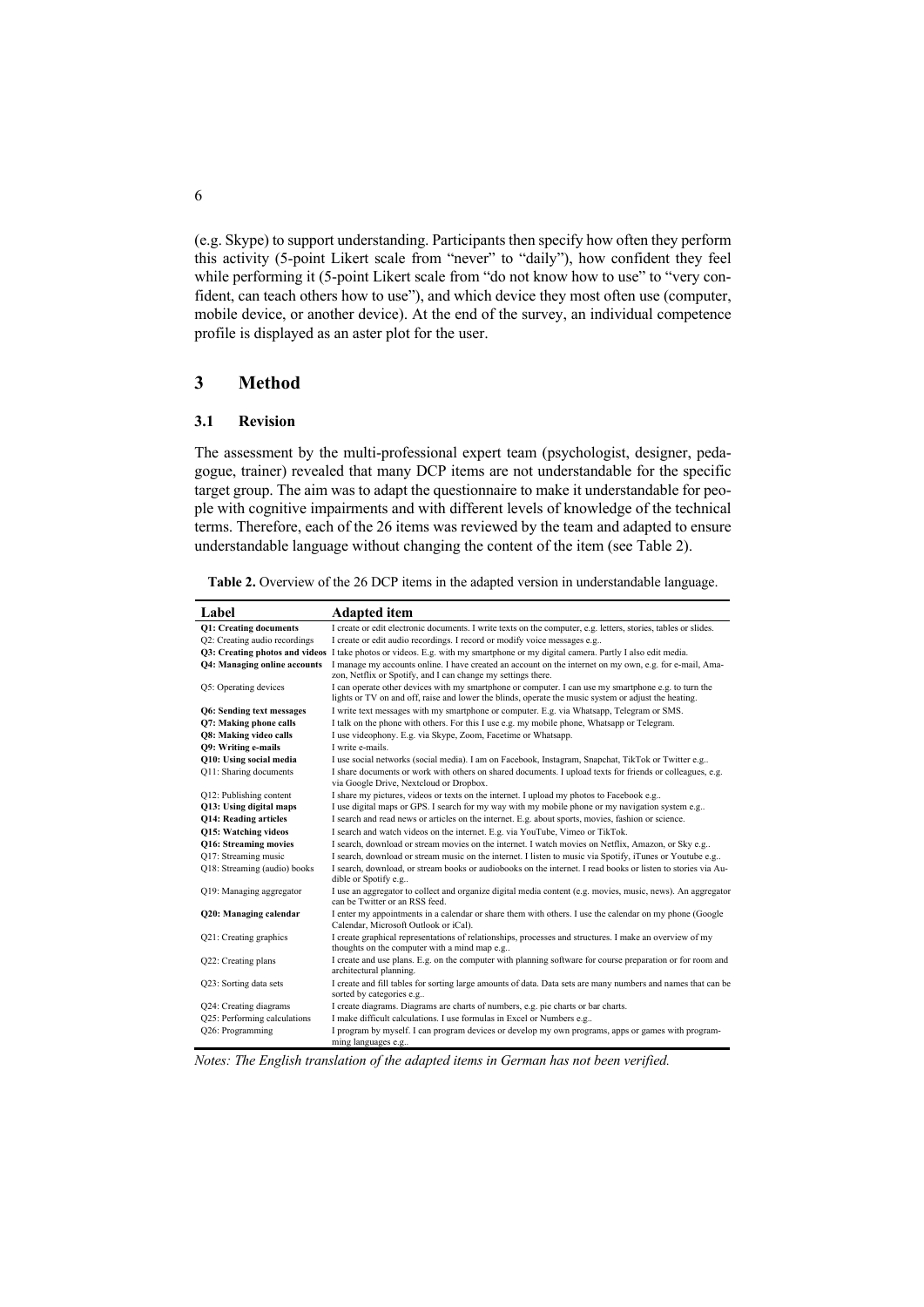In the new version, an item consists of a short and concise main statement and an additional description with a common example of use. In addition to the version in understandable language, that can be completed by everyone, a test administrator offered additional help if necessary. Understandable language includes simple terms and short sentences and provides a better understanding for all without the need to follow specific rules. In contrast, "Leichte Sprache" (literally: easy language) is optimally suited for the target group of people with cognitive impairments in Germany, but also requires language rules, spelling rules, and recommendations on typography. The revision of the items was done by the multi-professional team. The first version was tested in a pretest by two subjects with intellectual disabilities and little reading competence. Based on the analysis of the feedback, the questionnaire was adapted again and finalized by the team in close consultation with the EILab.

## **3.2 Data collection**

The study consists of two independent testings (see Fig. 2). The first testing took place with trainees, employees and teachers. Two separate online questionnaires were to be completed by the subjects via laptop, tablet, or mobile phone. They received a link and had to answer the demographic data questionnaire first and then the adapted DCP questionnaire. The demographic questionnaire contained questions on: survey group, gender, age, highest level of education, work experience, digital technologies in the environment (information on ownership and intended use of equipment), daily use of digital technologies, use of internet at home, and use of mobile data. The duration of the test was approximately 30 to 60 minutes. A test administrator was available at the testing session in the sheltered workshop and in the vocational school to explain the procedure, help with questions and problems, and read out the items and answer options when necessary. A total of 30 demographic data questionnaires were completed and only 26 DCP questionnaires. Datasets were excluded if only one of both questionnaires was completed and if there were empty datasets or test runs. After matching both questionnaires to one participant each, 25 datasets were included in the following analysis.



**Fig. 2.** Test design of the study.

The aim of the second testing was to have experts from vocational education and research rate the items of the DCP according to how relevant they considered these items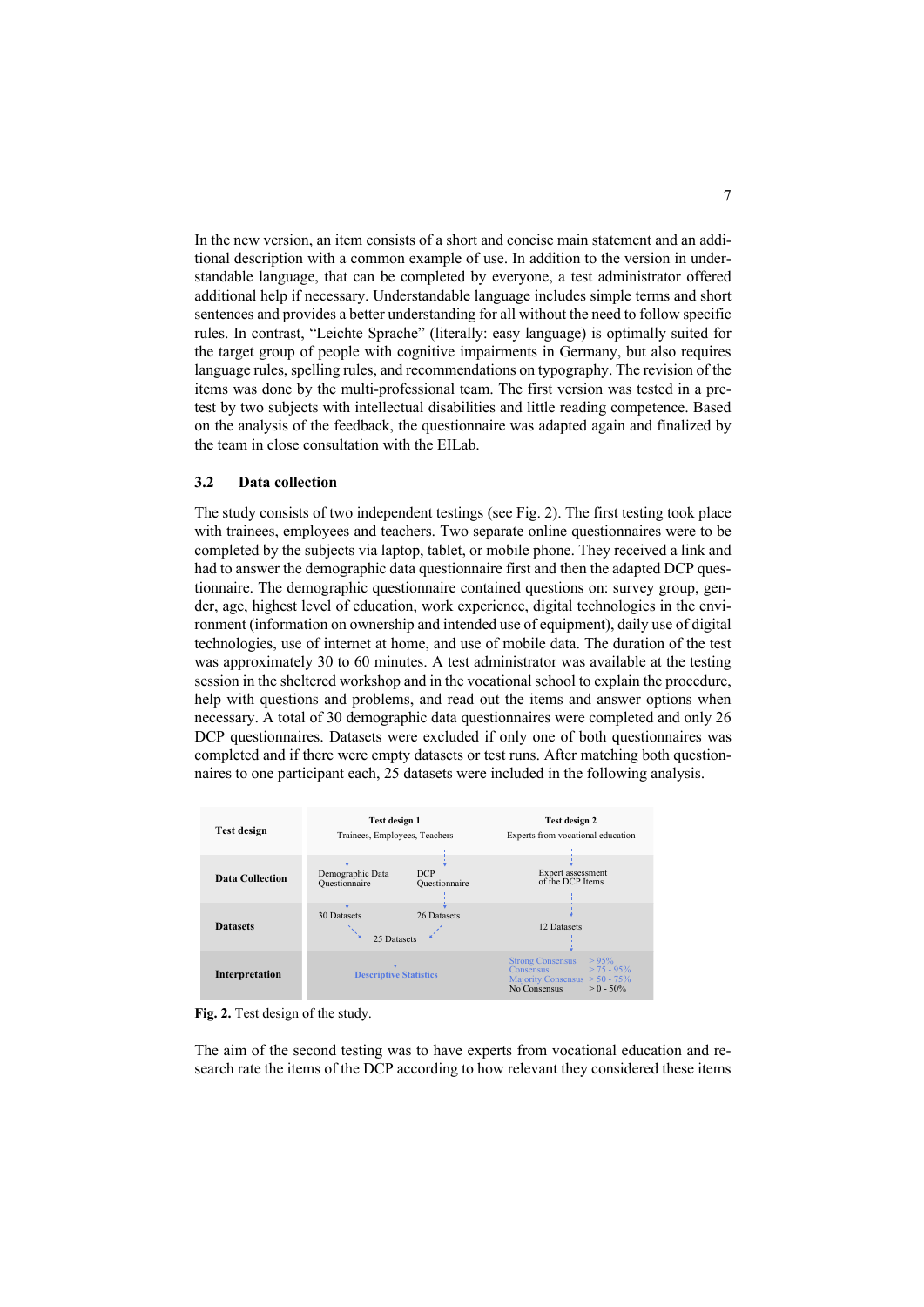to be for digital competence in the target group of teachers and learners in vocational education [21]. A total of 12 participants completed the online questionnaire. Each of the 26 DCP items could be rated as relevant or not. The items selected with more than 50% consensus are interpreted as relevant to digital competence and will be included in the further analysis. The consensus of the 12 experts was classified as follows: above 95% (12 out of 12 experts) strong consensus; above 75% to 95% (10-11 out of 12 experts) consensus; above 50% to 75% (7-9 out of 12 experts) majority consensus; 0% to 50% (0-6 out of 12 experts) no consensus. All data sets from the first and second testing were exported for further analysis using the statistics and analysis software SPSS.

# **4 Results**

#### **4.1 Survey groups**

A total of 25 participants (11 female and 14 male) took part in the testing with the DCP and the demographic data questionnaire. The subjects can be divided into three survey groups (see Fig. 3). The first group includes nine trainees (3 female and 6 male) who are currently undertaking vocational training in food occupations. The participants of the second group are 12 employees (6 female and 6 male) in the kitchen area of sheltered workshops. The third group includes four teachers (2 female and 2 male) in vocational education. Most of the trainees are under 20 years old (*M*=18.9; *SD*=1.17), while the employees have an age range from under 20 up to over 40 years ( $M=25.3$ ; *SD*=11.44). All teachers are older than 40 years (*M*=58.5; *SD*=1.73). Eleven participants (44%) did not graduate from school or attended a special school, eight (32%) attended a secondary school, and two (8%) passed the Abitur (German school leaving certificate). Three teachers (12%) have a university degree and one teacher has a (4%) master's certificate. Ten subjects (40%) have no work experience, seven (28%) up to one year, three persons (12%) up to five years, and five (20%) over five years. All four teachers have more than five years of professional experience.



**Fig. 3.** Bar chart of the three survey groups of the sample with *N*=25 divided by age group.

The devices that most subjects own themselves are smartphone (96%), computer (72%), game console (48%), smart TV (48%), and tablet (32%). Devices that neither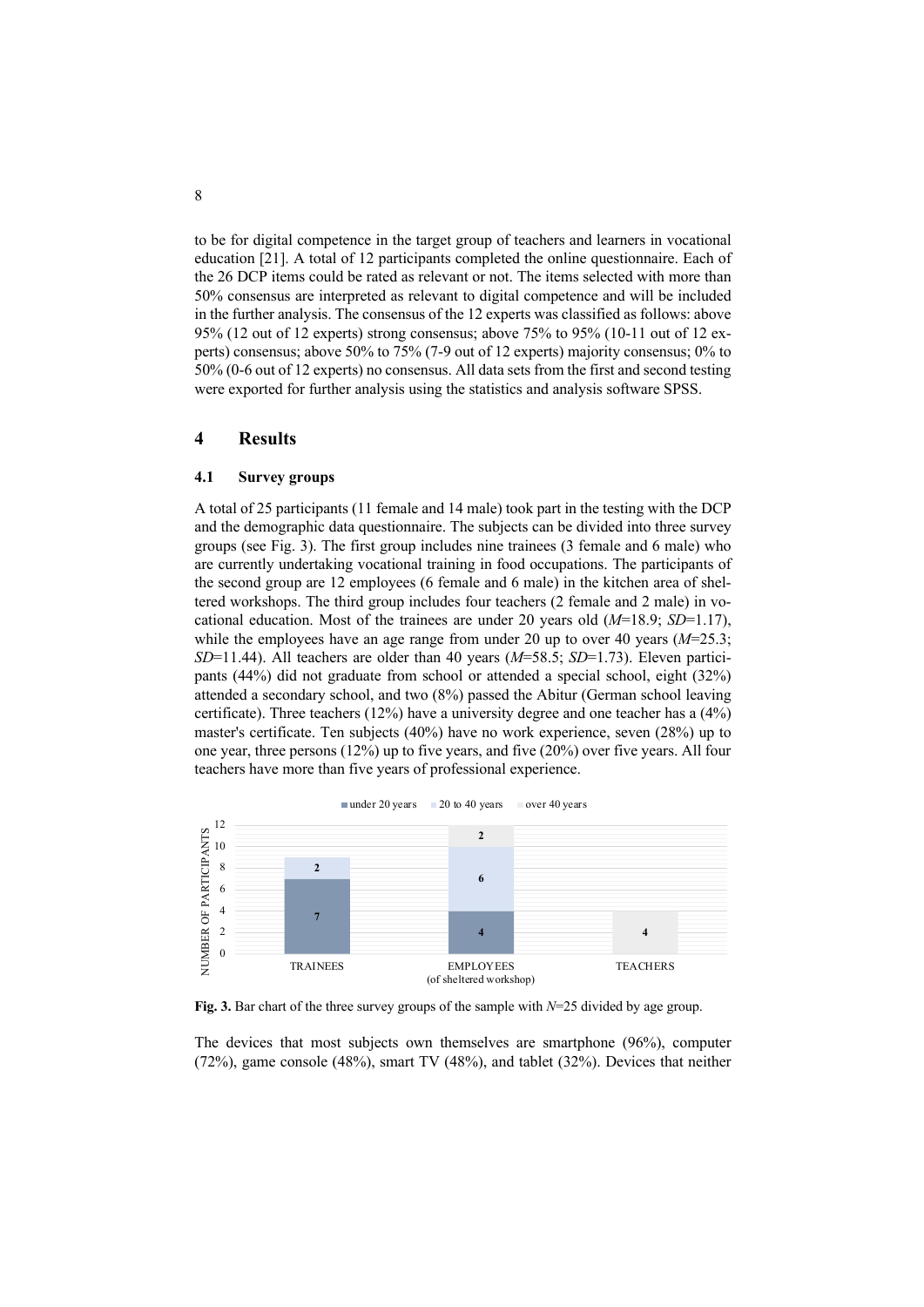the participants nor the company or school own include smart home devices (40%), voice assistants (40%), eBook readers (36%), VR or AR glasses (32%), and smartwatches (32%). On average, the subjects use digital technologies for five hours a day (*M*=4.96; *SD*=2.99). Trainees (*M*=5.22; *SD*=2.11) and employees (*M*=5.58; *SD*=3.58) use the technologies about three hours longer a day than teachers (*M*=2.50; *SD*=1.73). Almost all test persons have internet access at home (92%) and use mobile data (96%).

## **4.2 Expert survey**

 $Strong Consens$ 

As Table 3 indicates, the 12 experts from vocational education and research rated the following 13 items of the DCP as relevant for digital competence in the target group of teachers and learners in vocational education: *Creating documents* (Q1), *Creating photos and movies* (Q3), *Managing online accounts* (Q4), *Sending text messages* (Q6), *Making phone calls* (Q7), *Making video telephony* (Q8), *Writing e-mails* (Q9), *Using social media* (Q10), *Using digital maps* (Q13), *Reading articles* (Q14), *Watching videos* (Q15), *Streaming movies* (Q16), and *Managing calendar* (Q20).

In the expert survey four items received majority consensus (Q4, Q10, Q13, Q16), eight items consensus (Q1, Q3, Q7, Q8, Q9, Q14, Q15, Q20), and only one item strong consensus (Q6). In the dimension of epistemological competency, only the item Q20 was selected from the original seven items. In the dimension of technical competency, three out of five items were considered relevant, in the dimension of social competency five out of seven, and in the dimension of informational competency four out of seven.

| <b>Dimension</b>                | <b>Items</b> |                 |                 |                 |                 |     |     |
|---------------------------------|--------------|-----------------|-----------------|-----------------|-----------------|-----|-----|
| <b>Technical Competency</b>     | O1           | O2              | O <sub>3</sub>  | O4              | Q5              |     |     |
| Social Competency               | Ο6           | O7              | O8              | O9              | O <sub>10</sub> | O11 | O12 |
| <b>Informational Competency</b> | O13          | O <sub>14</sub> | O <sub>15</sub> | O <sub>16</sub> | O17             | O18 | O19 |
| Epistemological Competency      | O20          | O21             | O22             | O23             | O24             | O25 | O26 |
|                                 |              |                 |                 |                 |                 |     |     |

Over 95 % Over 75-95 % Over 50-75 % 0-50 %

**Table 3.** Classification of the 26 DCP items (Q1-Q26) in relation to the consensus.

| 'Anconelle |  | Majority Consensus |  | No Consensus |  |
|------------|--|--------------------|--|--------------|--|
|            |  |                    |  |              |  |
|            |  |                    |  |              |  |
|            |  |                    |  |              |  |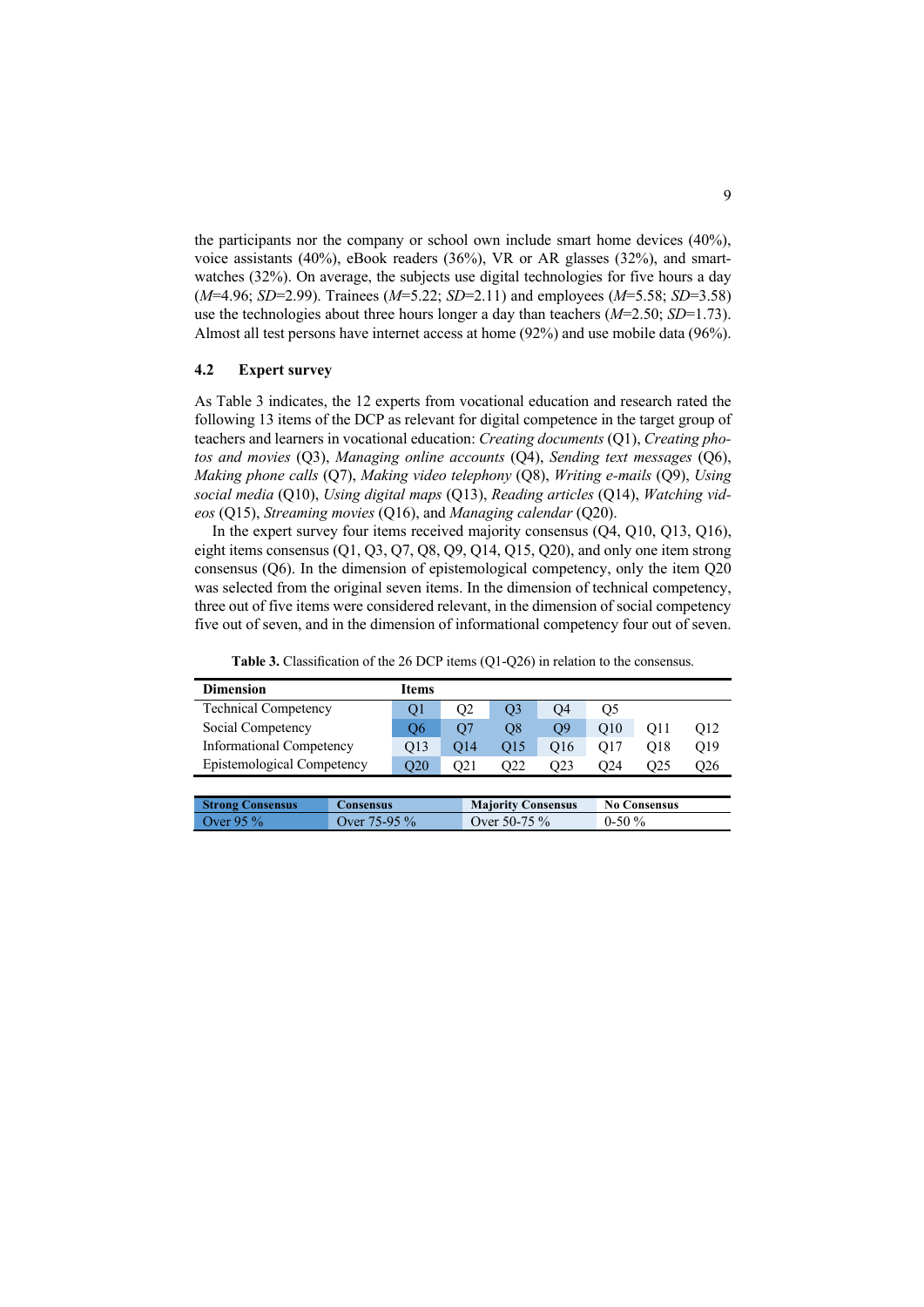### **4.3 Frequency and confidence**

The frequency and confidence of the 13 items selected by the experts were analyzed (see Table 4). On average, respondents communicate most of all several times a week via text messages (*M*=3.44; *SD*=1.16) and telephone calls (*M*=3.08; *SD*=0.95). 84% use text messages and 76% make phone calls daily to weekly. Participants watch videos several times a week (*M*=3.04; *SD*=0.98), with 80% watching weekly to daily. Social media is used a few times a week (*M*=2.88; *SD*=1.56). 72% use social media daily to weekly. A few times a month, the test persons create photos and videos (*M*=2.48; *SD*=1.16), read articles (*M*=2.24; *SD*=1.62), manage online accounts (*M*=1.84, *SD*=1.52) as well as their calendar (*M*=1.76; *SD*=1.42), and make video calls (*M*=1.72; *SD*=1.28). Only a few times a month do the subjects stream movies (*M*=1.56; *SD*=1.61) and use digital cards (*M*=1.56; *SD*=1.33). The least often, documents are created (*M*=1.16; *SD*=1.55) and e-mails are written (*M*=1.16; *SD*=1.43), with an average use of a few times a year. 56% of the respondents never create digital documents and 48% never write e-mails.

**Table 4.** Descriptive statistics of the 13 relevant items for frequency and confidence with *N*=25.

| <b>Items</b>               | M frequency | <b>SD</b> frequency | M confidence | SD confidence |
|----------------------------|-------------|---------------------|--------------|---------------|
| Creating documents         | 1.16        | 1.55                | 1.96         | 1.51          |
| Creating photos and videos | 2.48        | 1.16                | 2.84         | 0.94          |
| Managing online accounts   | 1.84        | 1.52                | 2.12         | 1.30          |
| Sending text messages      | 3.44        | 1.16                | 3.08         | 1.15          |
| Making phone calls         | 3.08        | 0.95                | 3.36         | 0.70          |
| Making video calls         | 1.72        | 1.28                | 2.40         | 1.41          |
| Writing e-mails            | 1.16        | 1.43                | 2.36         | 1.50          |
| Using social media         | 2.88        | 1.56                | 2.64         | 1.25          |
| Using digital maps         | 1.56        | 1.33                | 2.32         | 1.35          |
| Reading articles           | 2.24        | 1.62                | 2.60         | 1.23          |
| Watching videos            | 3.04        | 0.98                | 2.92         | 1.04          |
| Streaming movies           | 1.56        | 1.61                | 2.16         | 1.55          |
| Managing calendar          | 1.76        | 1.42                | 2.80         | 1.12          |

*Notes: N=number; M=mean; SD=standard deviation; Range for frequency: 0=never, 1=few times a year, 2=few times a month, 3=few times a week, 4=daily; Range for confidence: 0=do not know how to use it, 1=not confident, 2=confident, 3=quite confident, 4=very confident.*

The calculation of the correlation according to Bravais-Pearson showed a significant positive correlation between the frequency and the confidence for 12 of the 13 items with a medium to strong effect according to Cohen [23]. For all items except *Creating photos and videos*, it is true that the more confident a person is, the more often the action is carried out (and vice versa). The three items with the highest frequency also achieve the highest confidence. *Making phone calls* (*M*=3.36; *SD*=0.70), *Sending text messages* (*M*=3.08; *SD*=1.15), and *Watching videos* (*M*=2.92; *SD*=1.04) are performed quite confidently by the respondents. 48% feel very confident in *Making phone calls*, 44% in *Sending text messages*, and 32% in *Watching videos*. The subjects also feel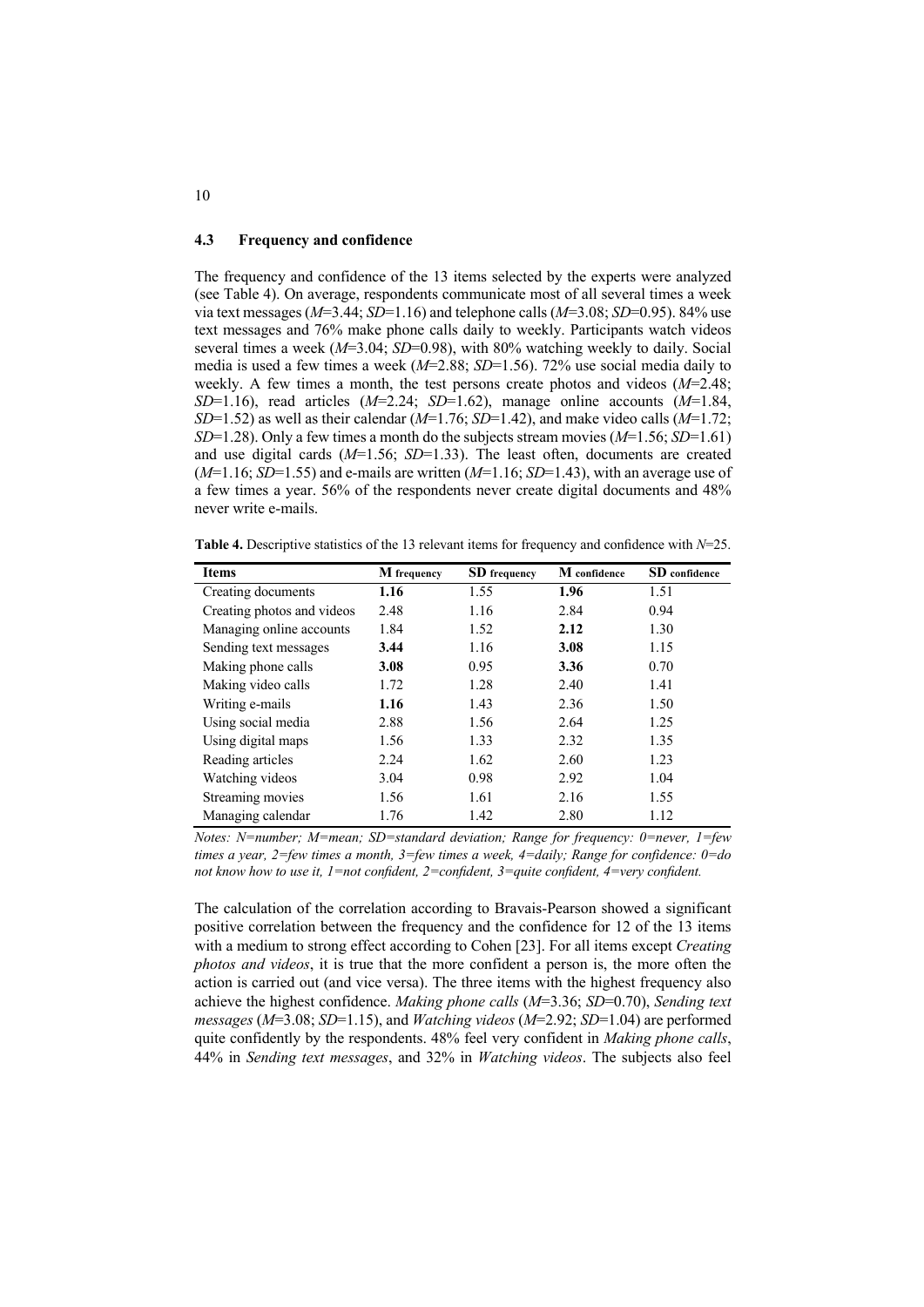quite confident when *Creating photos and videos* (*M*=2.84; *SD*=0.94), *Managing the calendar* (*M*=2.80; *SD*=1.12), *Using social media* (*M*=2.64; *SD*=1.25), and *Reading articles* (*M*=2.60; *SD*=1.23). The items with the lowest confidence are *Creating documents* (*M*=1.96; *SD*=1.51), *Managing online accounts* (*M*=2.12; *SD*=1.30), *Streaming movies* (*M*=2.16; *SD*=1.55), *Using digital maps* (*M*=2.32; *SD*=1.35), *Writing e-mails* (*M*=2.36; *SD*=1.50), and *Making video calls* (*M*=2.40; *SD*=1.41). 32% of the respondents do not know how to create documents and 24% how to stream movies. 20% are overwhelmed when writing e-mails, making video calls, and managing online accounts.

There are some bigger differences between the test groups (see Fig. 4). Teachers create documents more often (*M*=2.25; *SD*=1.26) than employees (*M*=0.83; *SD*=1.59) and trainees (*M*=1.11; *SD*=1.54). Employees (*M*=1.17; *SD*=1.47) manage their online accounts a few times a year, trainees (*M*=2.33, *SD*=1.50) a few times a month, and teachers (*M*=2.75; *SD*=0.96) a few times a week. Employees (*M*=0.42, *SD*=0.67) and trainees (*M*=1.33; *SD*=1.50) use e-mails less often than teachers (*M*=3.00; *SD*=1.41). While trainees (*M*=3.33; *SD*=1.32) and employees (*M*=3.08; *SD*=1.51) use social media a few times a week, teachers use it only a few times a year (*M*=1.25; *SD*=1.50). Teachers read articles much more often (*M*=3.50; *SD*=0.58) than trainees (M=2.0; SD=1.58) and employees (*M*=2.0; *SD*=1.76). Trainees (*M*=3.33; *SD*=0.50) and employees (*M*=3.42; *SD*=0.67) watch videos more often than teachers (*M*=1.25; *SD*=0.50). Teachers manage digital calendars more often (*M*=3.25; *SD*=0.55) than trainees (*M*=1.56; *SD*=1.74) and employees (*M*=1.42; *SD*=1.08). Employees rate their confidence in writing e-mails (*M*=1.75; *SD*=1.77) lower than trainees (*M*=2.78; *SD*=1.09) and teachers (*M*=3.25; *SD*=0.50). While trainees (*M*=2.89; *SD*=0.93) and employees (*M*=2.75; *SD*=1.42) feel quite confident in using social media, teachers (*M*=1.75; *SD*=1.26) report lower confidence. Teachers, on the other hand, feel more confident in reading articles (*M*=3.25; *SD*=0.50) than trainees (*M*=2.78; *SD*=0.97) and employees (*M*=2.25; *SD*=1.49).



**Fig. 4.** Line charts of the 13 relevant items (Q1-Q20) for frequency and confidence with *N*=25.

## **4.4 Index values**

The four DCP index values were calculated for each test person: one each for technical (TC), social (SC), informational (IC), and epistemological competency (EC). EC has the lowest mean across all test persons with *M*=1.17 (*SD*=1.13), followed by TC with *M*=2.73 (*SD*=1.81). IC achieved an average of *M*=3.43 (*SD*=2.12) and SC the highest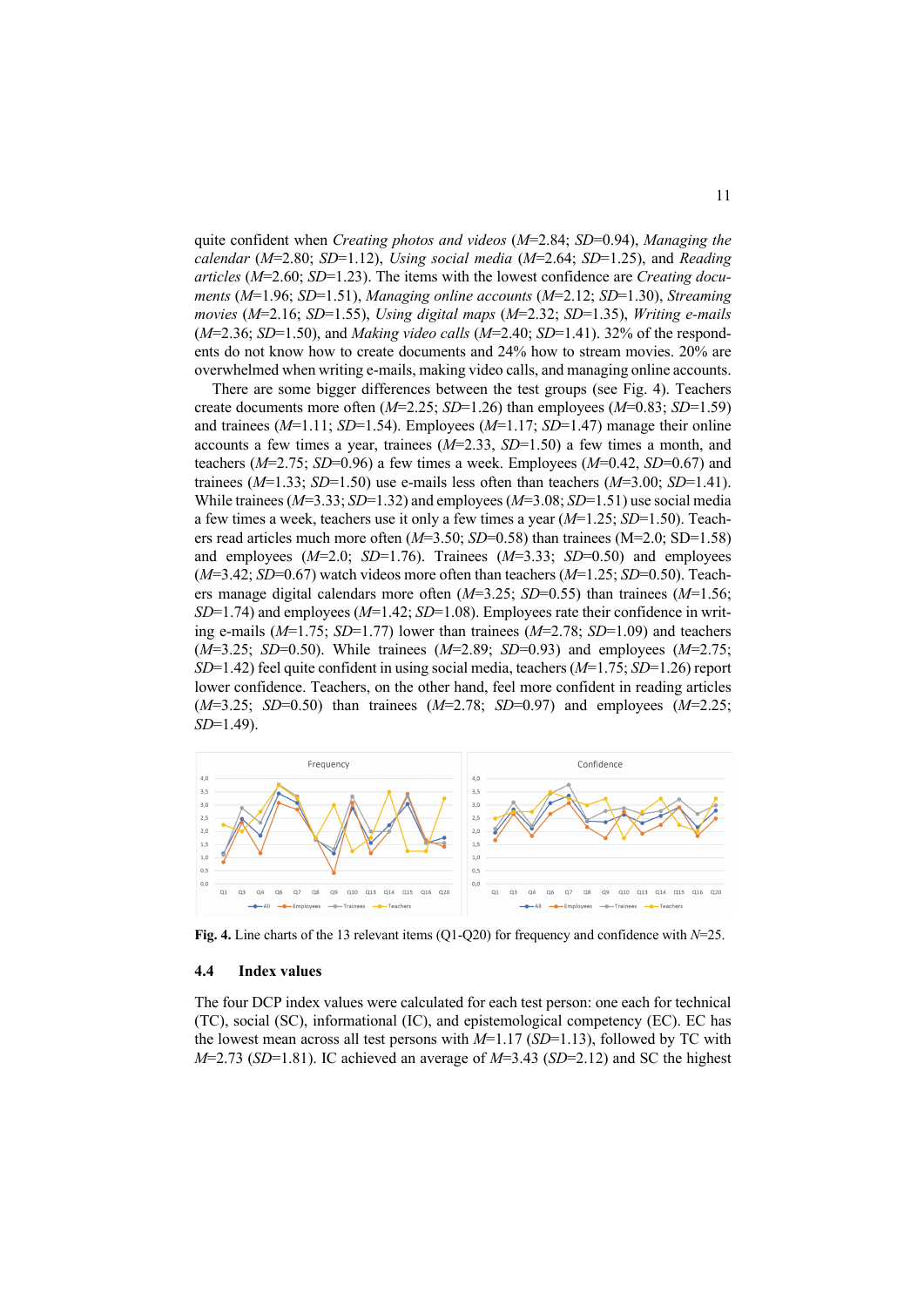value with  $M=4.54$  (*SD*=2.02). For the index values TC, the trainees have the highest mean in comparison (*M*=3.25; *SD*=1.70), followed by the teachers (*M*=2.72; *SD*=1.13) and then the employees (*M*=2.34; *SD*=2.08). The same applies to the index value SC for the trainees (*M*=5.32; *SD*=1.68), teachers (*M*=4.53; *SD*=0.84), and employees (*M*=3.95; *SD*=2.39). The trainees have the highest IC value (*M*=4.21; *SD*=2.36), followed by the employees (*M*=3.20; *SD*=2.13), and the teachers (*M*=2.38; *SD*=0.99). For EC, the teachers have the highest value  $(M=1.63; SD=0.55)$ , followed by the trainees (*M*=1.22; *SD*=1.32), and the employees (*M*=0.97; *SD*=1.16). The index value SC is highest for all test groups and lowest for EC. The t-tests for independent samples did not show any significant differences in arithmetic mean between the three survey groups of employees, trainees, and teachers. They do not differ significantly in their expression of the competence areas TC, SC, IC, and EC.

# **5 Discussion**

#### **5.1 Interpretation**

The DCP questionnaires completed by 25 participants from the three test groups of trainees  $(N=9)$ , employees  $(N=12)$ , and teachers  $(N=4)$  were analyzed and the groups were compared with each other. 12 experts from vocational education and research judged the 26 DCP items regarding their relevance for vocational education. 13 of the original 26 DCP items received over 50% agreement from the experts and were identified as relevant digital competences. The social, informational, and technical competences represent the majority with 12 items. All experts agreed on the item *Sending text messages* to be relevant. The experts rate the use of social media as more relevant than working on shared documents. Reasons could be that the usability of shared platforms and applications is perceived as too high-threshold. In contrast, social media are probably seen as new and exciting tools. Furthermore, photos, videos, and films – in contrast to music and books – are seen as essential for the target group.

Overall, the respondents rate their digital competences as good, feel quite confident to confident in performing the 13 skills, and, with the exception of *Writing e-mails* and *Creating documents*, perform them several times a month or a week. The competences with the highest frequency and confidence in the total sample are the items *Sending text messages*, *Making phone calls,* and *Watching videos*. The item *Creating documents* has the lowest frequency and confidence in the sample. The item *Writing e-mails* also shows a low frequency and *Managing online accounts* a low confidence. Since these competencies have been identified as relevant for vocational education, they should be trained. Exchanges via text messages and phone calls could be preferred to e-mail. Digital and collaborative work methods (Q3, Q4, Q20) are rarely used and have low competency. The items *Sharing Documents, Publishing Content* and *Creating plans* were classified as not relevant by the experts. Although these skills might be essential for the digitization of teaching and education in the future.

For 12 of the 13 items, there was a significant positive correlation between frequency and confidence. Repeating and teaching these skills can therefore lead to an increase in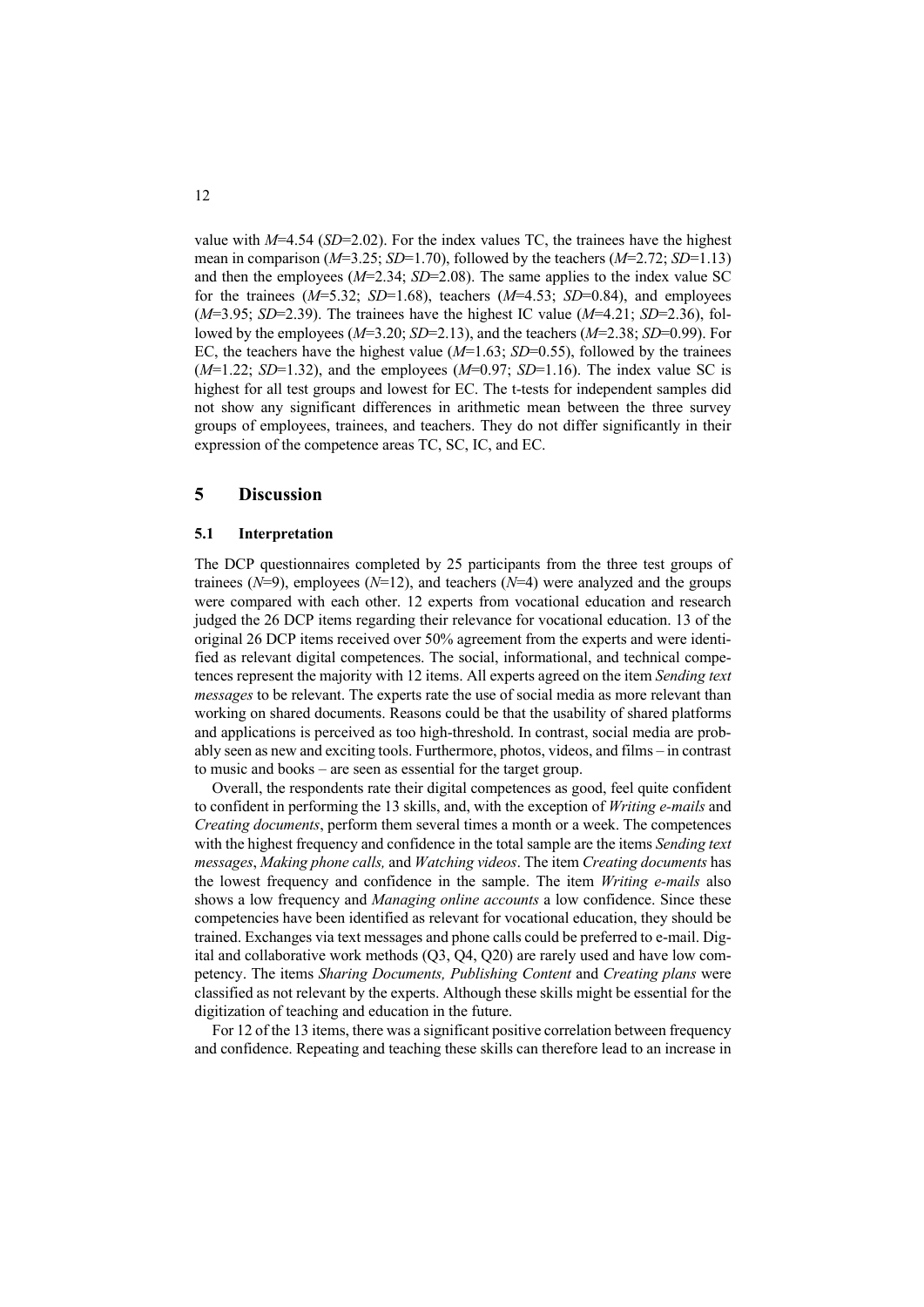confidence. There are some differences between the survey groups. Trainees and employees show an affinity for social media and video consumption. Therefore, it can be assumed that formats such as instructional videos and tutorials are more likely to be accepted by learners than working via cooperative learning platforms. Teachers, on the other hand, show higher digital competences in creating documents, writing e-mails, reading articles, and managing calendars. The teachers' skills can be used for providing training in digital working methods. In class, emails could be sent to companies, digital shopping lists could be created, and relevant articles could be searched for and read together. Teachers, meanwhile, should be trained in the creation and use of videos and social media to support learners in their interests.

The index differences show that the social competency (SC) is particularly high in comparison to the epistemological competency (EC) in the sample. EC has the lowest and SC the highest mean across all test persons. For EC, the teachers have the highest value, followed by the trainees, and the employees. For SC, the trainees have the highest mean, followed by the teachers, and then the employees. Overall, the three test groups do not differ significantly in their expression of the competence areas. Creating graphics, plans, diagrams etc. appear to be less the focus of the professional field so far. Social skills seem to be strong in the digital context and can be used for vocational training and digital learning.

The basic prerequisites for teaching digital skills are appropriate technical equipment as well as adequate framework conditions. Teachers use digital technologies for an average of 2.5 hours a day – about three hours less than trainees and employees. The use of them is presumably not yet an integral part of teachers' everyday work. The survey suggests that vocational schools are currently insufficiently equipped with technical devices. Teachers are probably not provided with work equipment and learners with digital learning materials. The aim should be to integrate the teaching and application of digital competences into the vocational education curriculum as a fixed component and to acquire the necessary equipment for this. The digital infrastructure should be further developed to increase the frequency and thus also enable learners and teachers to experience the potential of technology for all areas of life. The design of digital learning applications should be implemented according to needs, taking into account the additional workload of teachers due to the transition. The digital competences of teachers and learners and the technical equipment already available to the majority should be considered.

## **5.2 Limitations**

Limitations result from the specific test group, the DCP test procedure, and the framework conditions of vocational education. The testing was carried out with a small number of participants. The small sample makes it possible to identify initial tendencies and put them up for discussion. For representative results a larger sample is needed. The research has shown that there is currently no ideal questionnaire available with which to assess digital competence in vocational education for people with cognitive impairments. The chosen questionnaire was therefore linguistically adapted to create a version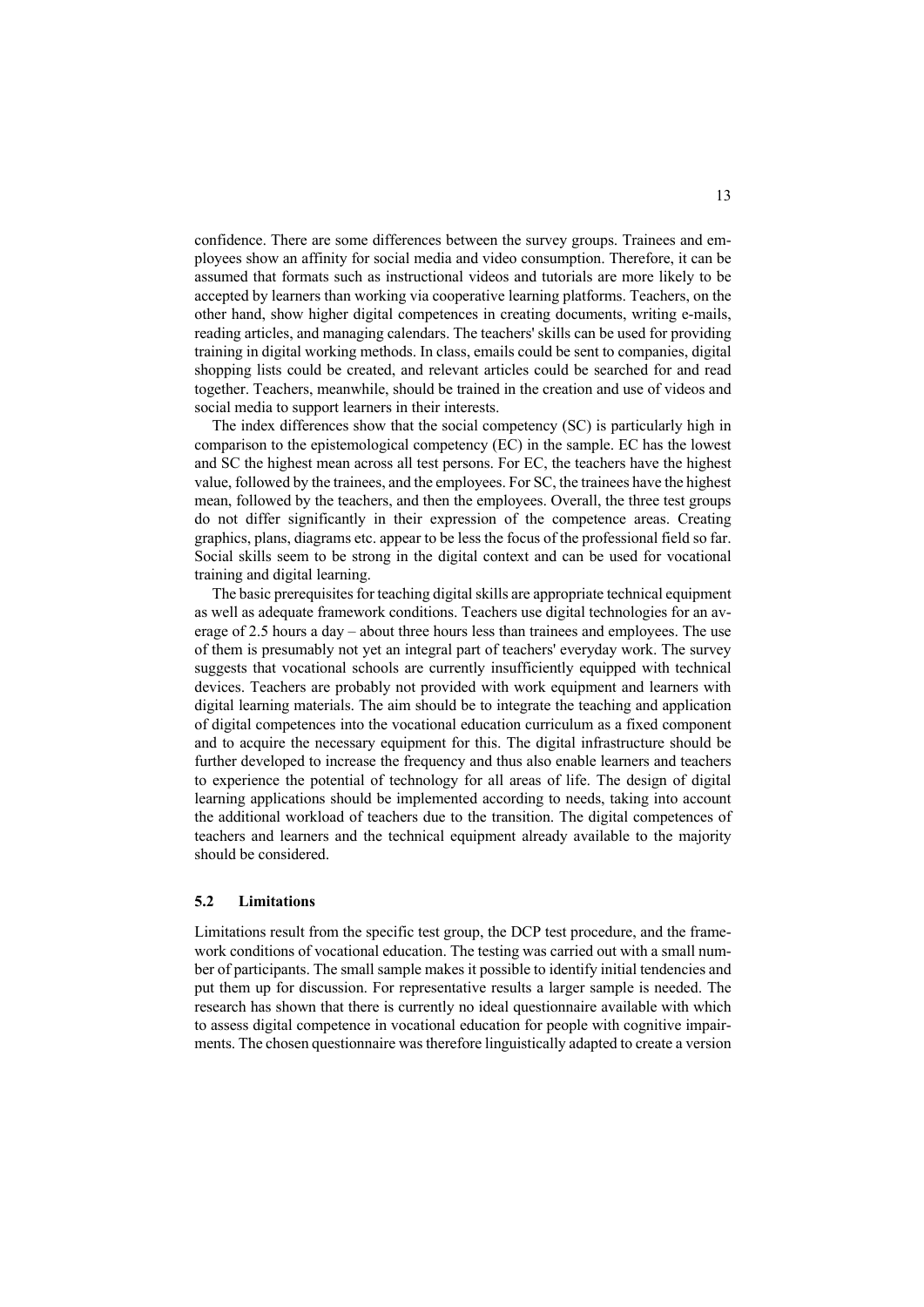in understandable language. In the test sessions, however, a test administrator was indispensable, particularly for reading out and explaining the items to the employees of sheltered workshops. Test participants must also be able to differentiate the general frequency with which they perform certain actions and their relative degree of confidence in performing an action on a particular type of device [1]. Making this assessment may not be equally possible for people with cognitive disabilities, and this factor may bias the overall outcome. In addition, digital competences are undergoing constant technical development and therefore need to be regularly updated or supplemented. The results of the DCP are not related to the observed performance of the participants. A combination of survey instrument and observation is costly, but can help to draw reliable conclusions from the test procedure. The adaptation of the DCP items is a first step towards improving usability, but it also does not offer a barrier-free solution.

#### **5.3 Conclusion**

This study explores the digital competence of 25 participants from vocational education with and without cognitive disabilities. It uses the linguistically modified DCP test procedure. The aims are to point out possible potential and inabilities, and to identify differences in competencies among the three survey groups of teachers, trainees, and employees of sheltered workshops. Of the original 26 DCP items, 13 were rated by experts as relevant for vocational education. Overall, the participants consider their digital competence to be good. The highest frequency and confidence in the total sample are shown by the items *Sending text messages*, *Making phone calls,* and *Watching videos*. The items *Creating documents*, *Writing e-mails,* and *Managing online accounts* have the lowest frequency and confidence. The index value EC has the lowest and SC the highest mean across all test persons. Differences between the survey groups reveal tendencies that can be observed and used for digital interventions, but the results do not show any significant mean differences between the test groups. Vocational education has the potential to create access to technology enhanced learning with regard to the relevant occupational field. If digital competencies and technologies are integrated into vocational training and the frequency of use increases as a result, confidence in action will also increase [24]. To counteract the multiple challenges, it is necessary to create an appropriate environment for educational institutions, to make digital skills an integral part of the curriculum, and to train teachers on a regular basis. A survey of digital competencies and technical equipment should be used as a baseline for designing user-centered digital interventions and lessons according to the corresponding requirements of the learners. Unfortunately, people with cognitive disabilities have received little or no attention as regards the design of survey instruments for measuring digital competence. Possible adjustments to the DCP for a barrier-free version could include a translation into "Leichte Sprache" (literally: easy language) and illustrated items. Through the systematic training of teachers and learners, the conditions can be created for inclusive learning situations with digital assistance systems and technical support.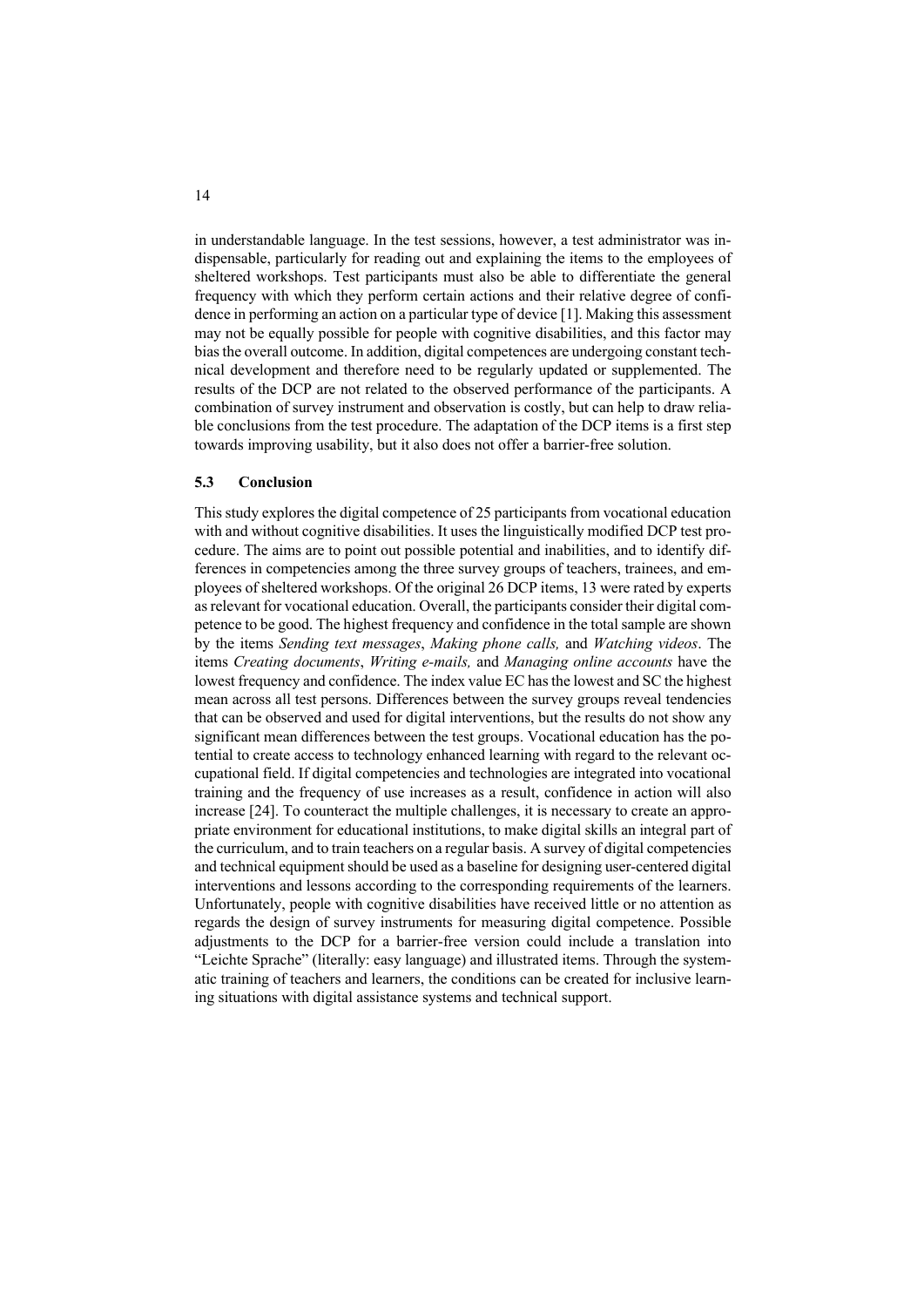# **References**

- 1. Blayone, T. J., Mykhailenko, O., Barber, W.: Ready for digital learning? A mixed-methods exploration of surveyed technology competencies and authentic performance activity. Education and Information Technologies 23(3), 1377–1402 (2018a).
- 2. Kultusministerkonferenz (KMK) Homepage, https://www.kmk.org, last accessed 2021/08/9.
- 3. Bundesministerium für Bildung und Forschung (BMBF) Homepage, https://www.bundestag.de/resource, last accessed 2021/08/9.
- 4. Härtel, M., Bruggemann, M., Sander, M., Breiter, A., Howe, F., Kupfer, F.: Digitale Medien in der betrieblichen Berufsausbildung. Medienaneignung und Mediennutzung in der Alltagspraxis von betrieblichem Ausbildungspersonal. Barbara Budrich, Leverkusen (2018).
- 5. Hähn, K., Ratermann-Busse, M.: Digitale Medien in der Berufsbildung–eine Herausforderung für Lehrkräfte und Ausbildungspersonal? In: Wilmers, A., Anda, C., Keller, C., Rittberger, M. (eds.) Bildung im digitalen Wandel. Die Bedeutung für das pädagogische Personal und für die Aus- und Fortbildung, 129–158. Waxmann, Müster (2020).
- 6. European Union Homepage, http://ec.europa.eu/, last accessed 2021/08/10.
- 7. Prensky, M.: Digital natives, digital immigrants part 2: Do they really think differently? On the horizon 9(5), 2-6 (2001).
- 8. Ferrari, A.: Digital competence in practice: An analysis of frameworks. In: European Commission Joint Research Centre Institute for Prospective Technological Studies, JRC IPTS, Sevilla: (2012). https://doi.org/10.2791/82116
- 9. Ortmann-Welp, E: Digitale Lernangebote in der Pflege. Springer, Berlin Heidelberg (2020).
- 10. Müller-Eiselt, R., Behrens, J.: Lernen im digitalen Zeitalter Erkenntnisse aus dem Monitor Digitale Bildung. In: McElvany, N., Schwabe, F., Bos, W., Holtappels, H. G. (eds.) Digitalisierung in der schulischen Bildung: Chancen und Herausforderungen, 107. Waxmann, Münster New York (2018).
- 11. Chen, P. D., Lambert, A. D., Guidry, K. R.: Engaging online learners: The impact of Webbased learning technology on college student engagement. Computers Education 54(4), 1222–1232 (2010).
- 12. Kluzer, S., Rissola, G.: Guidelines on the adoption of DigComp. Telecenter Europe, Brussels (2015).
- 13. Hermida, M., Hielscher, M., Petko, D.: Medienkompetenz messen: Die Entwicklung des medienprofistests in der Schweiz. Medienpädagogik, 38–60 (2017).
- 14. Redecker, C.: European framework for the digital competence of educators: DigCompEdu. JRC Working Papers, Luxembourg (2017).
- 15. Bosse, I., Haage, A.: Digitalisierung in der Behindertenhilfe. Handbuch Soziale Arbeit und Digitalisierung, 529–539 (2020).
- 16. Moosbrugger, H., Kelava, A.: Qualitätsanforderungen an einen psychologischen Test (Testgütekriterien). In: Testtheorie und Fragebogenkonstruktion, 7–26. Springer, Berlin Heidelberg (2008).
- 17. Awwadah, K., van Oostveen, R.: Exploring the Digital Competency Profiler: Operationalizing the General Technology Competency and Use (GTCU) Framework. Educational Informatics Laboratory (EILab) University of Ontario Institute of Technology (2018).
- 18. Desjardins, F., Lacasse, R., Bélair, L. M.: Toward a definition of four orders of competency for the use of information and communication technology (ICT) in education. In: Computersand Advanced Technology in Education, IASTED Proceedings, 213–217 (2001).